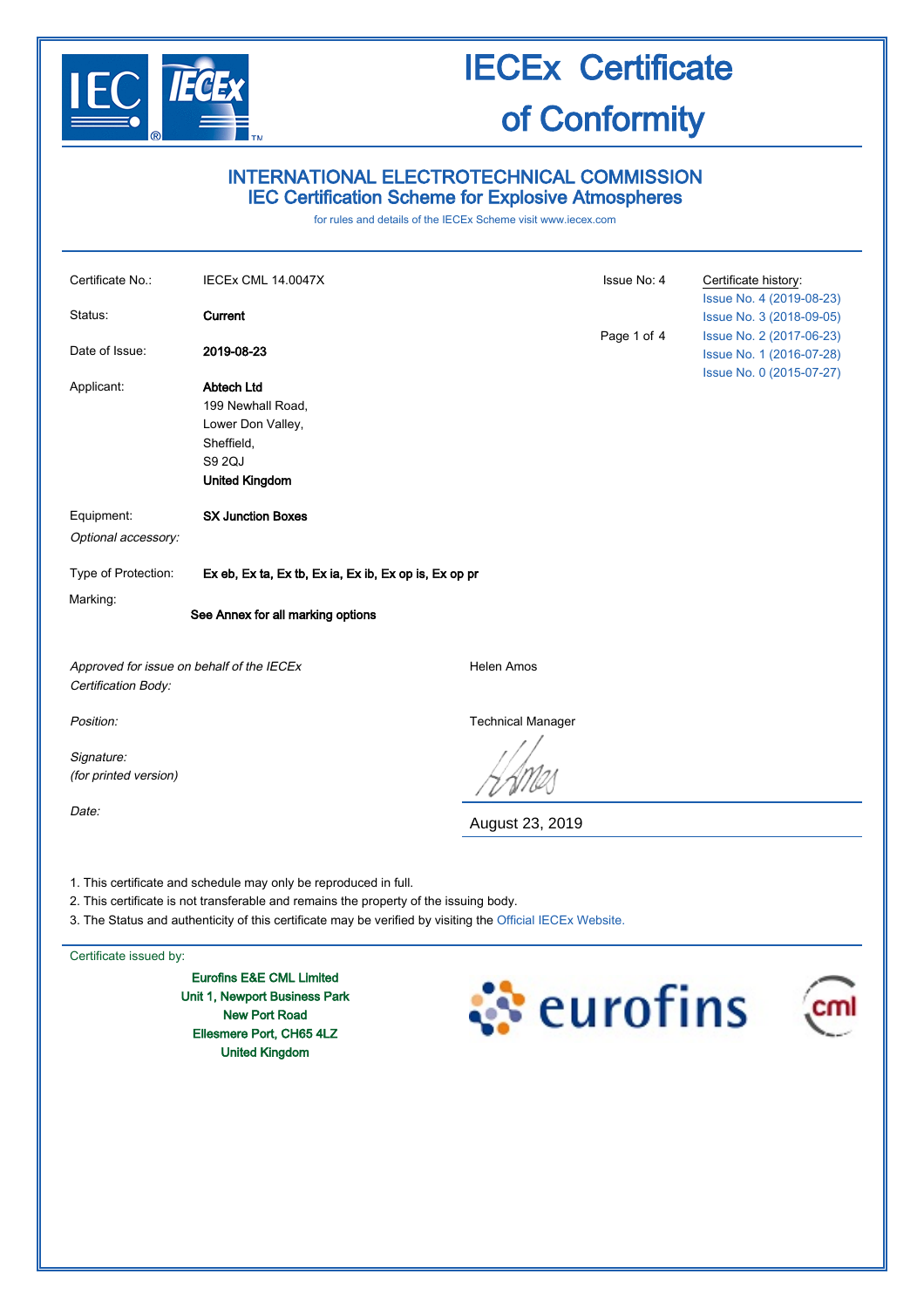

| Certificate No: | IECEX CML 14.0047X                                                                                           | Issue No: 4 |
|-----------------|--------------------------------------------------------------------------------------------------------------|-------------|
| Date of Issue:  | 2019-08-23                                                                                                   | Page 2 of 4 |
| Manufacturer:   | <b>Abtech Ltd</b><br>199 Newhall Road,<br>Lower Don Valley,<br>Sheffield,<br>S9 2QJ<br><b>United Kingdom</b> |             |

Additional Manufacturing location(s):

This certificate is issued as verification that a sample(s), representative of production, was assessed and tested and found to comply with the IEC Standard list below and that the manufacturer's quality system, relating to the Ex products covered by this certificate, was assessed and found to comply with the IECEx Quality system requirements. This certificate is granted subject to the conditions as set out in IECEx Scheme Rules, IECEx 02 and Operational Documents as amended.

#### STANDARDS:

The apparatus and any acceptable variations to it specified in the schedule of this certificate and the identified documents, was found to comply with the following standards:

| IEC 60079-0:2011<br>Edition:6.0     | Explosive atmospheres - Part 0: General requirements                                                      |
|-------------------------------------|-----------------------------------------------------------------------------------------------------------|
| IEC 60079-11: 2011<br>Edition:6.0   | Explosive atmospheres - Part 11: Equipment protection by intrinsic safety "i"                             |
| IEC 60079-28 : 2006-08<br>Edition:1 | Explosive atmospheres - Part 28: Protection of equipment and transmission systems using optical radiation |
| IEC 60079-31: 2013<br>Edition:2     | Explosive atmospheres - Part 31: Equipment dust ignition protection by enclosure "t"                      |
| IEC 60079-7: 2015<br>Edition: 5.0   | Explosive atmospheres – Part 7: Equipment protection by increased safety "e"                              |

This Certificate does not indicate compliance with electrical safety and performance requirements other than those expressly included in the

Standards listed above.

## TEST & ASSESSMENT REPORTS:

A sample(s) of the equipment listed has successfully met the examination and test requirements as recorded in

Test Report:

[GB/CML/ExTR16.0101/00](http://iecex.iec.ch/extr/GB.CML.ExTR16.0101.00) [GB/CML/ExTR17.0108/00](http://iecex.iec.ch/extr/GB.CML.ExTR17.0108.00) [GB/CML/ExTR18.0097/00](http://iecex.iec.ch/extr/GB.CML.ExTR18.0097.00)

Quality Assessment Report: [GB/CML/QAR16.0021/02](http://iecex.iec.ch/qar/GB.CML.QAR16.0021.02)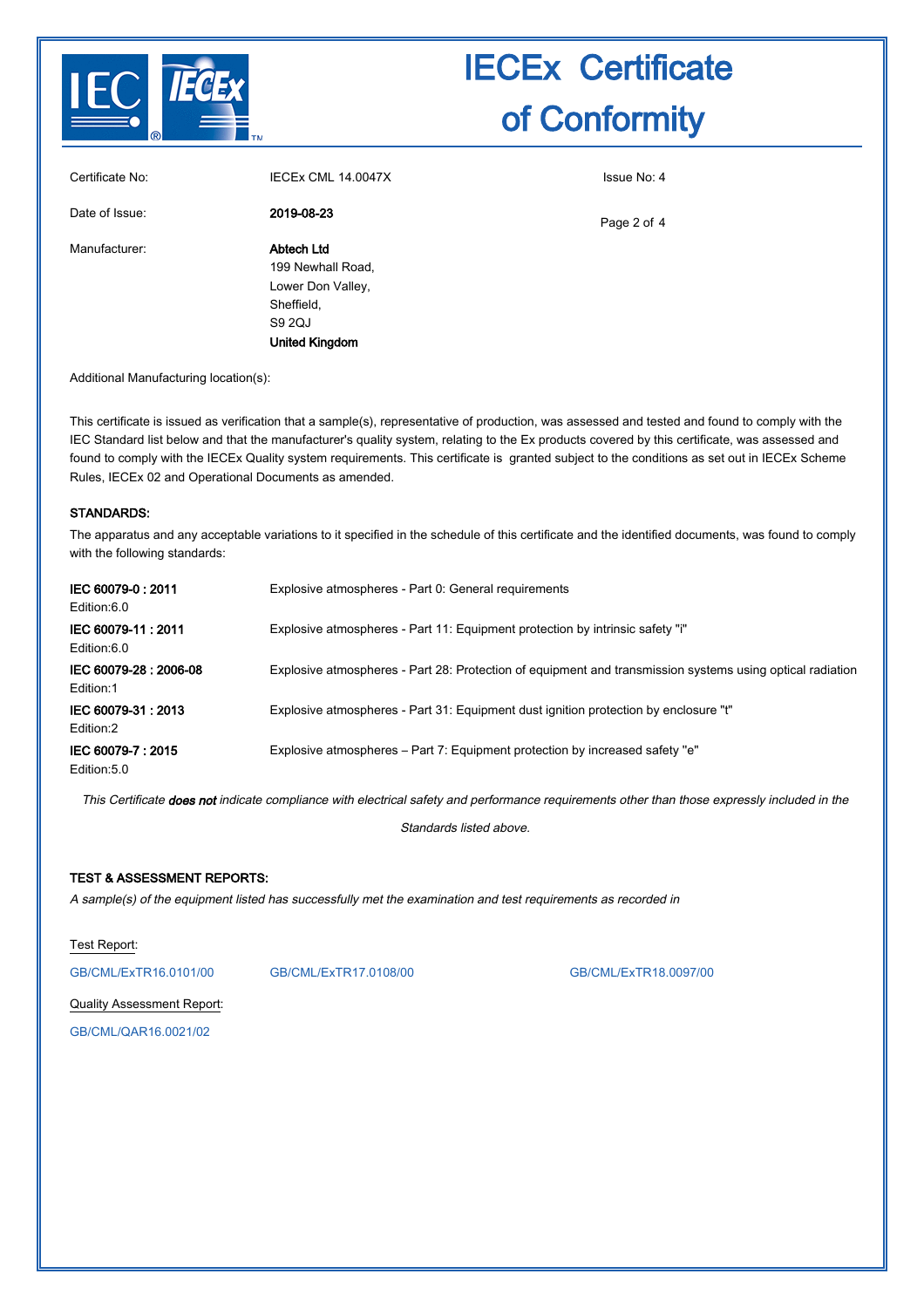

Certificate No: **IECEX CML 14.0047X** ISSUE No: 4

Date of Issue: 2019-08-23

Page 3 of 4

Schedule

## EQUIPMENT:

Equipment and systems covered by this certificate are as follows:

The SX range of junction boxes are fitted with an arrangement of suitably certified terminals

#### See Annex for full description and Conditions of Manufacture

SPECIFIC CONDITIONS OF USE: YES as shown below:

See Annex for Conditions of Certification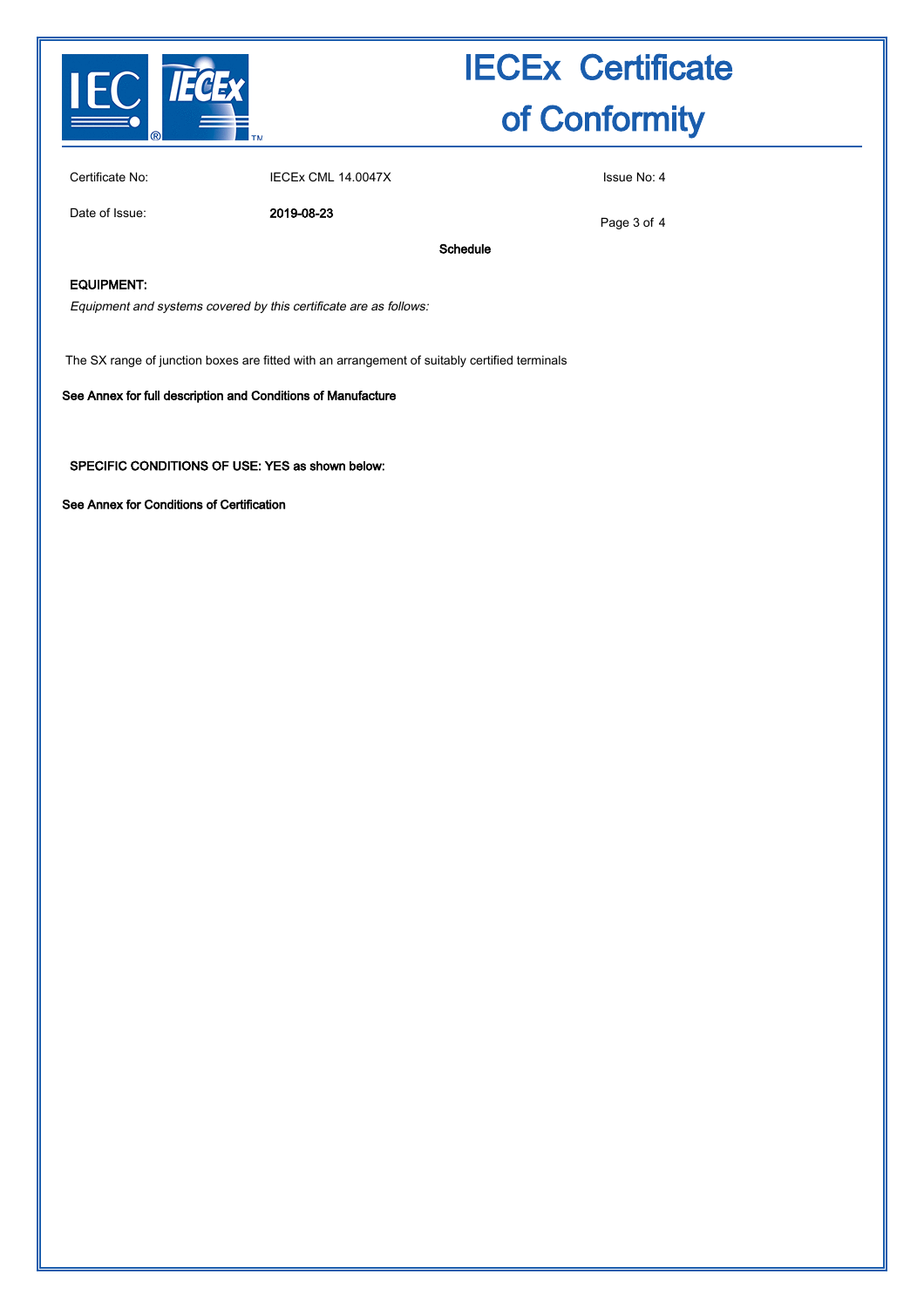

Certificate No: IECEX CML 14.0047X ISSUE No: 4

Date of Issue: 2019-08-23

Page 4 of 4

## DETAILS OF CERTIFICATE CHANGES (for issues 1 and above):

### Issue 1 - This Issue introduced the following changes:

- 1. To allow the use of separately certified plug and socket arrangements
- 2. The Conditions of Manufacture have been modified to take into account of the plug and socket arrangements.
- 3. To allow an alternative gasket and lid sealing arrangement
- 4. Modification to the power rating table to correct the assigned maximum surface temperature when a +65°C upper ambient temperature limit is applied.

#### Issue 2 - This Issue introduced the following changes:

- 1. To update IEC 60079-7:2006 standard to the latest edition, IEC 60079-7:2015
- 2. To update the marking to reflect the latest edition of IEC 60079-7:2015
- To include an option to allow the enclosure to be painted with a coating thickness up to 2mm for 'IIB' applications. The description and 3. marking has been modified accordingly.
- 4. To correct typographic errors on drawings, including number drawing references listed in earlier certificate issues.
- 5. To modify the Conditions of Manufacture to remove the terminal reference document

#### Issue 3 - This Issue introduced the following changes:

1. The addition of bus-bar connection facilities.

## Issue 4 - This issue introduced the following changes:

1. To update QAR reference

#### Annex:

[Certificate Annex IECEx CML 14\\_0047X Issue 4.pdf](http://iecex.iec.ch/cert/IECExCML14.00474/$File/Certificate Annex IECEx CML 14_0047X Issue 4.pdf)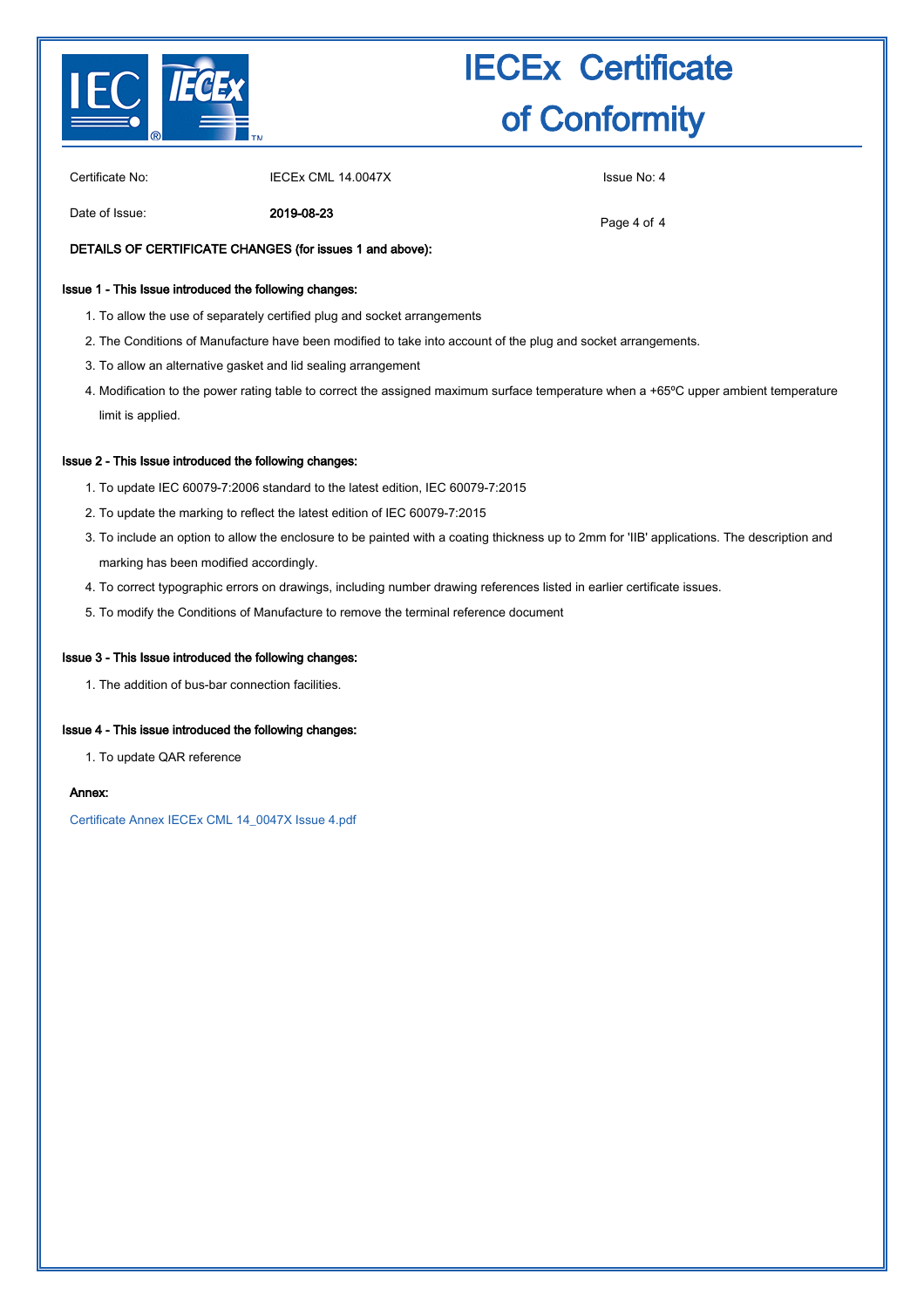**Annexe to:** IECEx CML 14.0047X Issue 4 **Applicant:** Abtech Ltd **Apparatus:** SX Range of Junction Boxes



# **Description of Equipment**

The SX range of junction boxes are fitted with an arrangement of suitably certified terminals. Before the junction box is installed, its total power for particular application will be calculated in accordance with EN 60079-7, Annex E, E.2 and will not exceed the values given in the table below:

| Table 1. Ratings for all Junction Boxes options |            |                                                                                                                                                           |                                                                                         |                                                                                         |                                                                                                   |  |  |
|-------------------------------------------------|------------|-----------------------------------------------------------------------------------------------------------------------------------------------------------|-----------------------------------------------------------------------------------------|-----------------------------------------------------------------------------------------|---------------------------------------------------------------------------------------------------|--|--|
| SX Ref.                                         | EPL        | Max. Power Dissipation (W), Temperature Class, Max. Surface Temp. & Ta Max. (See Table 2)<br>below for power limits applied to equipment marked 'op is'). |                                                                                         |                                                                                         |                                                                                                   |  |  |
|                                                 |            | (a) T6/T85°C @40°C<br>(b) T5/T100°C @55°C<br>(c) T4/T135°C @80°C                                                                                          | (a) T6/T85°C @55°C<br>(b) T5/T100°C @70°C<br>(a) T4/T135°C @60°C<br>(e) T3/T200°C @80°C | (a) T6/T85°C @60°C<br>(b) T5/T100°C @75°C<br>(b) T4/T135°C @80°C<br>(b) T3/T200°C @80°C | (a) $T6/T85^{\circ}C$ @65°C<br>(b) T5/T100°C @80°C<br>(a) T4/T135°C @60°C<br>(d) T3/T200°C @175°C |  |  |
| SX <sub>0</sub>                                 | Ga, Gb, Db | 19                                                                                                                                                        | 3.34                                                                                    | 2.23                                                                                    | 1.84                                                                                              |  |  |
|                                                 | Da         | 9.5                                                                                                                                                       | 1.67                                                                                    | 1.115                                                                                   | 0.92                                                                                              |  |  |
| SX0.5                                           | Ga, Gb, Db | 22                                                                                                                                                        | 3.9                                                                                     | 2.8                                                                                     | 2.1                                                                                               |  |  |
|                                                 | Da         | 11                                                                                                                                                        | 1.95                                                                                    | 1.4                                                                                     | 1.05                                                                                              |  |  |
| SX <sub>1</sub>                                 | Ga, Gb, Db | 29                                                                                                                                                        | 4.97                                                                                    | 3.86                                                                                    | 2.7                                                                                               |  |  |
|                                                 | Da         | 14.5                                                                                                                                                      | 2.485                                                                                   | 1.93                                                                                    | 1.35                                                                                              |  |  |
| SX1.5                                           | Ga, Gb, Db | 32                                                                                                                                                        | 5                                                                                       | $\overline{4}$                                                                          | 2.8                                                                                               |  |  |
|                                                 | Da         | 16                                                                                                                                                        | 2.5                                                                                     | $\overline{2}$                                                                          | 1.4                                                                                               |  |  |
| SX <sub>2</sub>                                 | Ga, Gb, Db | 36                                                                                                                                                        | 5.64                                                                                    | 4.23                                                                                    | 2.88                                                                                              |  |  |
|                                                 | Da         | 18                                                                                                                                                        | 2.82                                                                                    | 2.115                                                                                   | 1.44                                                                                              |  |  |
| SX <sub>3</sub>                                 | Ga, Gb, Db | 42                                                                                                                                                        | 5.9                                                                                     | 4.1                                                                                     | $\mathbf{3}$                                                                                      |  |  |
|                                                 | Da         | 21                                                                                                                                                        | 2.95                                                                                    | 2.05                                                                                    | 1.5                                                                                               |  |  |
| SX4                                             | Ga, Gb, Db | 44                                                                                                                                                        | 6.1                                                                                     | 4.36                                                                                    | 3.19                                                                                              |  |  |
|                                                 | Da         | 22                                                                                                                                                        | 3.05                                                                                    | 2.18                                                                                    | 1.595                                                                                             |  |  |
| SX <sub>5</sub>                                 | Ga, Gb, Db | 50                                                                                                                                                        | 9.35                                                                                    | 6.19                                                                                    | 4.2                                                                                               |  |  |
|                                                 | Da         | 25                                                                                                                                                        | 4.675                                                                                   | 3.095                                                                                   | 2.1                                                                                               |  |  |
| SX <sub>6</sub>                                 | Ga, Gb, Db | 57                                                                                                                                                        | 10.1                                                                                    | 7.97                                                                                    | 5.6                                                                                               |  |  |
|                                                 | Da         | 28.5                                                                                                                                                      | 5.05                                                                                    | 3.985                                                                                   | 2.8                                                                                               |  |  |
| SX7                                             | Ga, Gb, Db | 68                                                                                                                                                        | 17.14                                                                                   | 9.36                                                                                    | 6.67                                                                                              |  |  |
|                                                 | Da         | 34                                                                                                                                                        | 8.57                                                                                    | 4.68                                                                                    | 3.335                                                                                             |  |  |
| SX <sub>8</sub>                                 | Ga, Gb, Db | 119                                                                                                                                                       | 15.95                                                                                   | 15.17                                                                                   | 10.74                                                                                             |  |  |
|                                                 | Da         | 59.5                                                                                                                                                      | 7.975                                                                                   | 7.585                                                                                   | 5.37                                                                                              |  |  |
| SX225*                                          | Ga, Gb, Db | 359                                                                                                                                                       |                                                                                         | 103                                                                                     |                                                                                                   |  |  |
|                                                 | Da         | 179.5                                                                                                                                                     | $\overline{\phantom{0}}$                                                                | 51.5                                                                                    | $\blacksquare$                                                                                    |  |  |
| SX45                                            | Ga, Gb, Db | 8                                                                                                                                                         | 1.65                                                                                    | 1.57                                                                                    | 1.28                                                                                              |  |  |
|                                                 | Da         | 4                                                                                                                                                         | 0.825                                                                                   | 0.785                                                                                   | 0.64                                                                                              |  |  |

New Port Road Ellesmere Port CH65 4LZ

 $T + 44(0) 151 559 1160$ E info@cmlex.com



## www.cmlex.com

Company Reg No. 8554022 VAT No. 6B163023642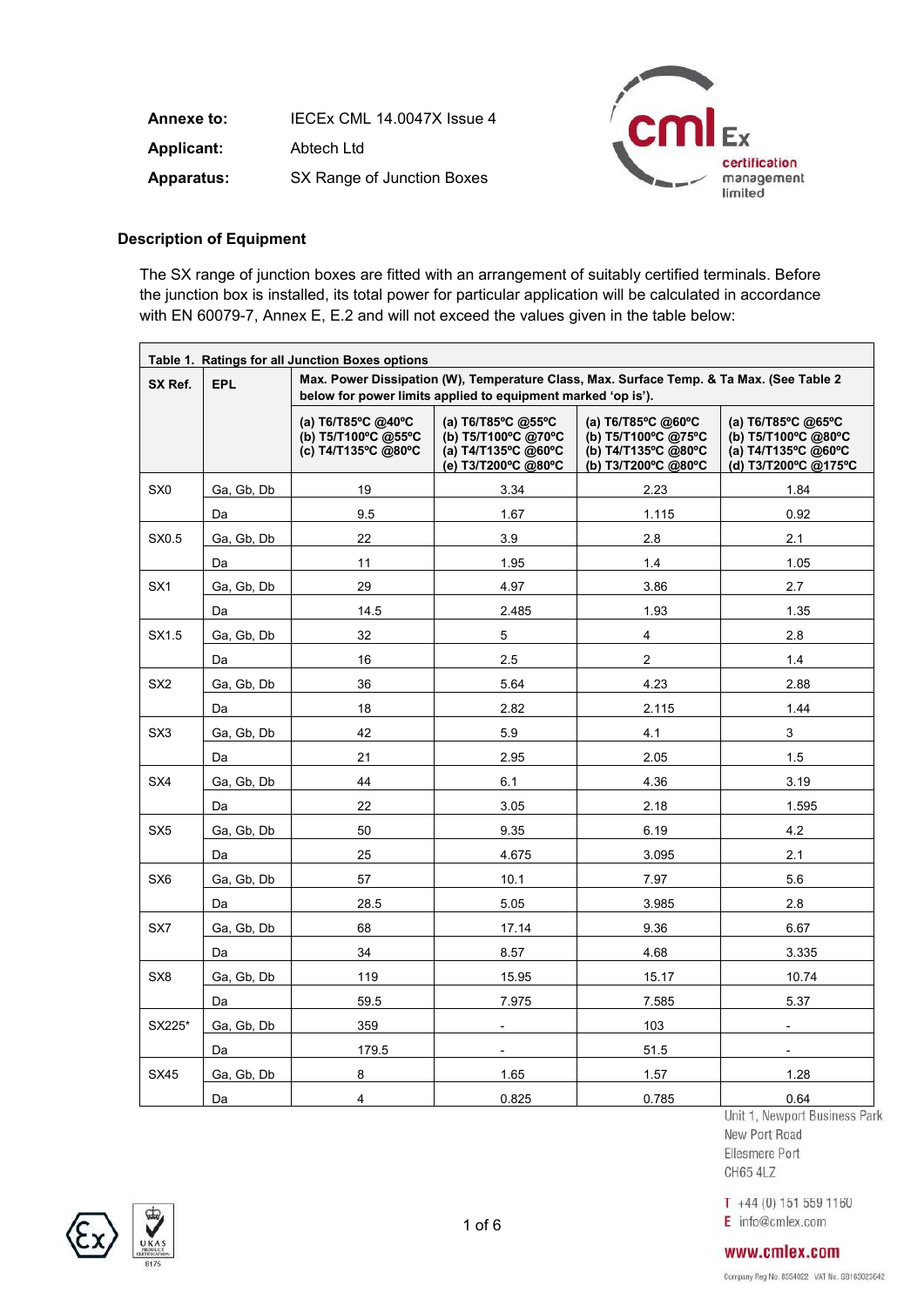

| Table 1. Ratings for all Junction Boxes options |            |                                                                                                                                                           |                                                                                                                     |                                                                                                            |                                                                                                                                |  |  |
|-------------------------------------------------|------------|-----------------------------------------------------------------------------------------------------------------------------------------------------------|---------------------------------------------------------------------------------------------------------------------|------------------------------------------------------------------------------------------------------------|--------------------------------------------------------------------------------------------------------------------------------|--|--|
| SX Ref.                                         | <b>EPL</b> | Max. Power Dissipation (W), Temperature Class, Max. Surface Temp. & Ta Max. (See Table 2)<br>below for power limits applied to equipment marked 'op is'). |                                                                                                                     |                                                                                                            |                                                                                                                                |  |  |
|                                                 |            | (a) $T6/T85^{\circ}C$ @40°C<br>(b) T5/T100°C @55°C<br>(c) T4/T135°C @80°C                                                                                 | (a) $T6/T85^{\circ}C$ @55°C<br>(b) T5/T100°C @70°C<br>(a) $T4/T135^{\circ}C$ @60 $^{\circ}C$<br>(e) T3/T200°C @80°C | (a) $T6/T85^{\circ}C$ @60 $^{\circ}C$<br>(b) T5/T100°C @75°C<br>(b) T4/T135°C @80°C<br>(b) T3/T200°C @80°C | (a) $T6/T85^{\circ}C$ @65 $^{\circ}C$<br>(b) T5/T100°C @80°C<br>(a) $T4/T135^{\circ}C$ @60 $^{\circ}C$<br>(d) T3/T200°C @175°C |  |  |
| SX64                                            | Ga, Gb, Db | 10                                                                                                                                                        | 0.7                                                                                                                 | 0.5                                                                                                        | 0.3                                                                                                                            |  |  |
|                                                 | Da         | 5                                                                                                                                                         | 0.35                                                                                                                | 0.25                                                                                                       | 0.15                                                                                                                           |  |  |
| <b>SX66</b>                                     | Ga, Gb, Db | 14                                                                                                                                                        | 2                                                                                                                   | 1.9                                                                                                        | 1.5                                                                                                                            |  |  |
|                                                 | Da         |                                                                                                                                                           |                                                                                                                     | 0.95                                                                                                       | 0.75                                                                                                                           |  |  |

| Table 2 - Optical Power                                                                                                         |                                                                                                                                                                                                                                                                |  |  |  |  |  |
|---------------------------------------------------------------------------------------------------------------------------------|----------------------------------------------------------------------------------------------------------------------------------------------------------------------------------------------------------------------------------------------------------------|--|--|--|--|--|
| 'op pr' applications                                                                                                            | 'op is' applications                                                                                                                                                                                                                                           |  |  |  |  |  |
| T6/T85°C at a maximum ambient of $\leq 60^{\circ}$ C                                                                            | T6/T85°C at a maximum ambient of $\leq$ 65°C or T4/T100°C at a<br>maximum ambient of $\leq 80^{\circ}$ C                                                                                                                                                       |  |  |  |  |  |
| When 'op pr' is used with or without terminals, the splice case<br>is limited to 100mW and a -40°C to 60°C ambient temperature. | When 'op is' is used with or without terminals.<br>Fibre optic source is limited for all T classes to a maximum<br>irradiance of 5 mW/mm <sup>2</sup> (surface area not exceeding 400 mm <sup>2</sup> )<br>Signal power is limited to 15 mW @T6 and 35 mW @T4. |  |  |  |  |  |

Notes: (a), (b), (c), (d) & (e) indicated in the table above relate to the limiting temperature of the terminal insulation, refer to the 'Conditions of Manufacture'.

# Table 3

| Busbar size<br>(Width x)<br>Thickness)<br>(mm) | Max. current<br>(A) for a $\Delta 30K$<br>rise | Max. current<br>(A) for a $\Delta 40K$<br>rise | Max. current<br>(A) for a $\Delta$ 50K<br>rise | Max. current<br>(A) for a $\Delta 60K$<br>rise | Max. current<br>(A) for a $\Delta$ 70K<br>rise | Max. current<br>(A) for a $\Delta 80K$<br>rise |
|------------------------------------------------|------------------------------------------------|------------------------------------------------|------------------------------------------------|------------------------------------------------|------------------------------------------------|------------------------------------------------|
| $25 \times 6.3$                                | 372                                            | 438                                            | 496                                            | 548                                            | 601                                            | 655                                            |
| $50 \times 4$                                  | 515                                            | 607                                            | 687                                            | 763                                            | 830                                            | 904                                            |
| $50 \times 6.3$                                | 654                                            | 771                                            | 874                                            | 971                                            | 1057                                           | 1150                                           |
| 63 x 6.3                                       | 791                                            | 933                                            | 1057                                           | 1173                                           | 1277                                           | 1390                                           |
| $80 \times 6.3$                                | 975                                            | 1151                                           | 1305                                           | 1447                                           | 1576                                           | 1715                                           |
| 63 x 10                                        | 1017                                           | 1173                                           | 1364                                           | 1512                                           | 1649                                           | 1795                                           |
| $80 \times 10$                                 | 1216                                           | 1436                                           | 1631                                           | 1806                                           | 1969                                           | 2413                                           |
| $100 \times 10$                                | 1443                                           | 1705                                           | 1936                                           | 2143                                           | 2336                                           | 2541                                           |
| $125 \times 10$                                | 1710                                           | 2021                                           | 2294.                                          | 2538                                           | 2767                                           | 3008                                           |
| Max. allowable<br>ambient                      | Up to $90^{\circ}$ C                           | Up to $80^{\circ}$ C                           | Up to $70^{\circ}$ C                           | Up to $60^{\circ}$ C                           | Up to $50^{\circ}$ C                           | $40^{\circ}$ C                                 |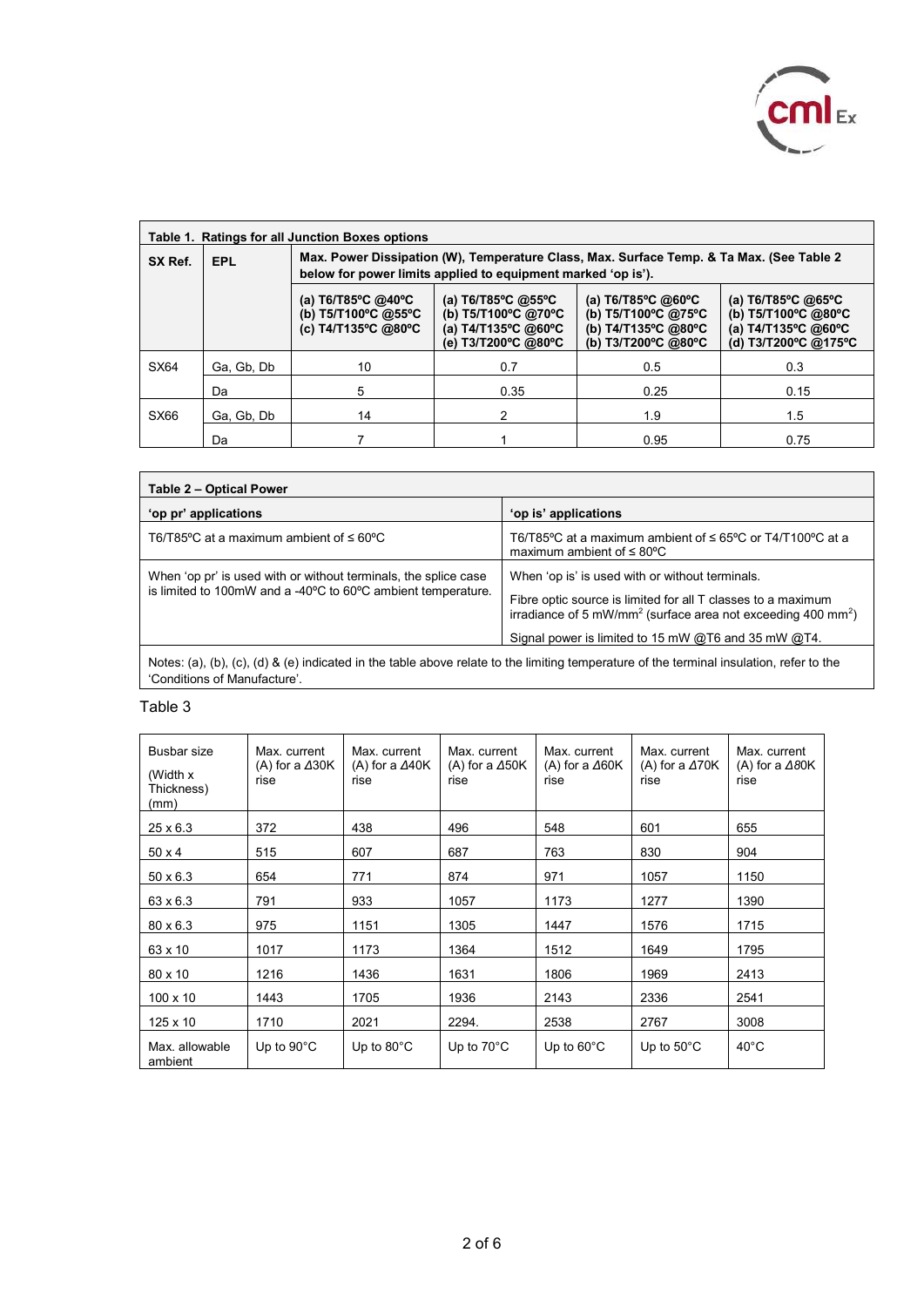

| Busbar size<br>(Width x)<br>Thickness)<br>(mm) | Max. current<br>(A) for a $\triangle$ 30K<br>rise | Max. current<br>(A) for a $\Delta$ 40K<br>rise | Max. current<br>(A) for a $\Delta$ 50K<br>rise | Max. current<br>(A) for a $\Delta$ 60K<br>rise | Max. current<br>(A) for a $\Delta$ 70K<br>rise | Max. current<br>(A) for a $\Delta$ 80K<br>rise |
|------------------------------------------------|---------------------------------------------------|------------------------------------------------|------------------------------------------------|------------------------------------------------|------------------------------------------------|------------------------------------------------|
| Temperature<br>Class and Max.<br>ambient       | T4@90°C<br>T5@60°C                                | T4@80°C<br>T5@50°C                             | T4@70°C<br>T5@40°C                             | T4@60°C                                        | T4@50°C                                        | T4@40°C                                        |
|                                                | T6@50°C                                           | T6@40°C                                        |                                                |                                                |                                                |                                                |

Busbar sizes may be manufactured to sizes not specified to sizes in the table 3 above, including larger sizes in accordance with drawing 33712. The maximum allowable ambient and current will be marked on each arrangement.

The enclosures may also be manufactured to sizes not specified in the above Table 1. This assumes that any given dimension is not larger than the respective dimension of the largest or smaller than the respective dimension of the smallest enclosure. The power rating applied to a junction box of intermediate size is that of the next smallest enclosure.

Cable entries may be provided on the base, top, sides or back of the enclosure and alternatively, threaded bosses may be provided. An external and optional internal earth stud of minimum size M6 is provided on all enclosures.

The terminal boxes may be fitted with slotted trunking, an approved anti-condensation heater, plug and socket arrangements, bus-bars, as well as 'op pr' fibre optical splice cases and other 'op is' cable jointing facilities.

Optionally, the enclosure may be painted and junction boxes marked T6/T85°C may be provided with a glass window.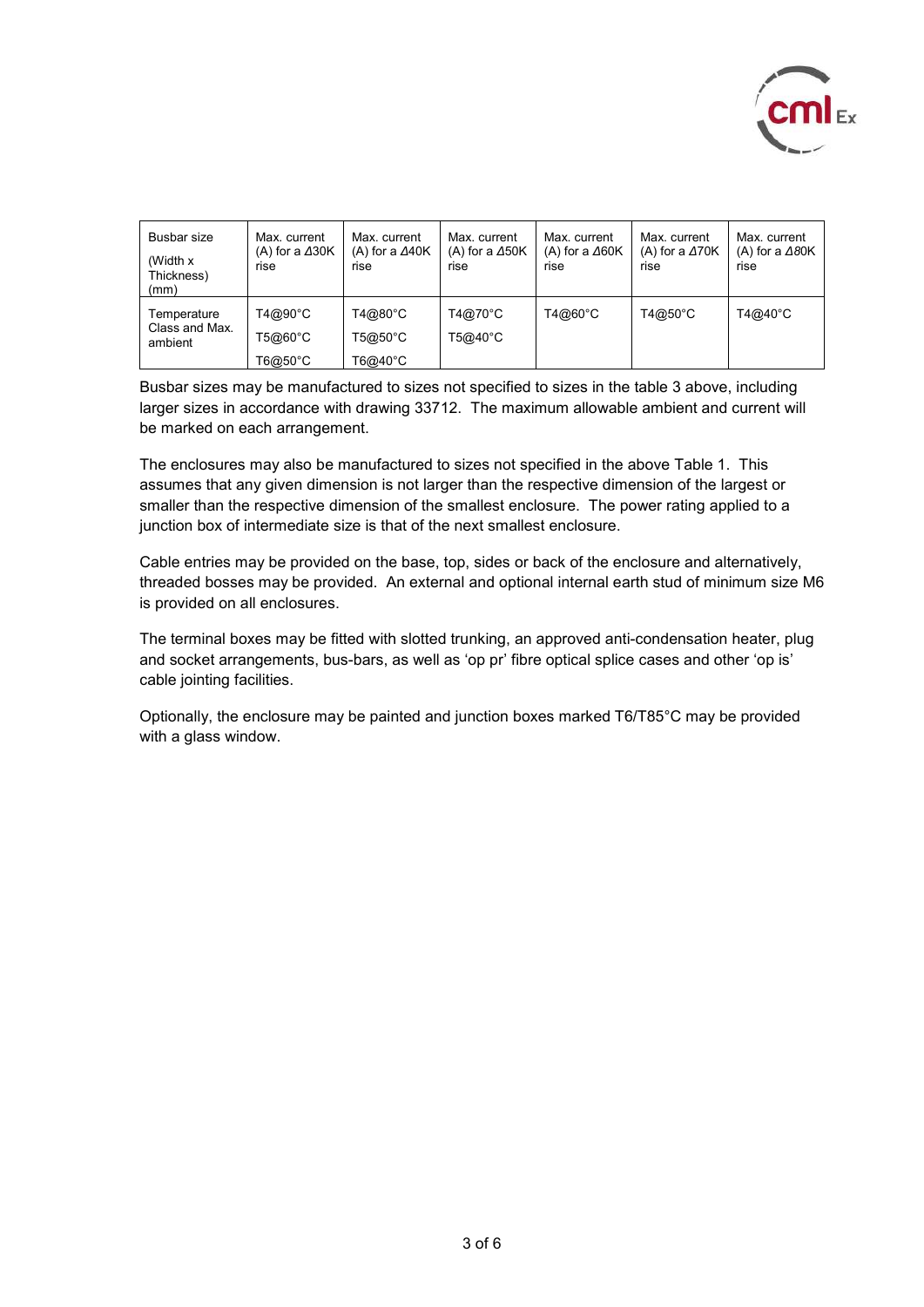

## **Marking:**

#### **Without fibre optics**

| Ex eb IIB/IIC T# Gb                            | $Ex$ ib IIB/IIC T# Gb                          | Ex ia IIB/IIC T# Ga                            |                                                |
|------------------------------------------------|------------------------------------------------|------------------------------------------------|------------------------------------------------|
| $Ex$ tb IIIC $T#^{\circ}C$ Db                  | $Ex$ tb IIIC $T#^{\circ}C$ Db                  | Ex ta IIIC T#°C Da                             |                                                |
| $(Ta = -\#^oC$ to $+\#^oC$                     | $(Ta = -\#^oC$ to $+\#^oC$                     | $(Ta = -\#^{\circ}C$ to $+\#^{\circ}C$         |                                                |
| With fibre optics                              |                                                |                                                |                                                |
| Ex eb op is IIB/IIC T# Gb                      | Ex ib op is IIB/IIC T# Gb                      | Ex ia op is IIB/IIC T# Ga                      | Ex op is IIB/IIC T# Ga                         |
| $Ex$ tb IIIC $T#^{\circ}C$ Db                  | $Ex$ tb IIIC $T#^{\circ}C$ Db                  | Ex ta IIIC $T#^{\circ}C$ Da                    | Ex ta IIIC $T\#^{\circ}C$ Da                   |
| $(Ta = -\#^oC$ to $+\#^oC$                     | $(Ta = -\#^{\circ}C \text{ to } +\#^{\circ}C)$ | $(Ta = -\#^oC$ to $+\#^oC$                     | $(Ta = -\#^oC$ to $+\#^oC$                     |
| Ex eb op pr IIB/IIC T# Gb                      | Ex ib op pr IIB/IIC T# Gb                      | Ex ia op pr IIB/IIC T# Gb                      | Ex op pr IIB/IIC T# Gb                         |
| $Ex$ tb IIIC $T#^{\circ}C$ Db                  | $Ex$ tb IIIC $T\#^{\circ}C$ Db                 | Ex tb IIIC $T#^{\circ}C$ Db                    | $Ex$ tb IIIC $T#^{\circ}C$ Db                  |
| $(Ta = -40^{\circ}C \text{ to } +\#^{\circ}C)$ | $(Ta = -40^{\circ}C \text{ to } +\#^{\circ}C)$ | $(Ta = -40^{\circ}C \text{ to } +\#^{\circ}C)$ | $(Ta = -40^{\circ}C \text{ to } +\#^{\circ}C)$ |

## **Notes:**

'#' – The temperature classes and associated ambient temperature allowable is related to the type of terminal fitted and EPL and power as indicated in Table 1 in the equipment description. See Table 2 for Optical power applications

#### **Conditions of Manufacture**

The following are conditions of manufacture

- i. Where the product incorporates certified parts or safety critical components the manufacturer shall ensure that any changes to those parts or components do not affect the compliance of the certified product that is the subject of this certificate.
- ii. Where the equipment is marked with both 'Ga' and 'Da', the maximum allowable power indicated on the label shall be either the lower of the two or both shall be included.
- iii. When the equipment is marked for 'op pr' the maximum ambient temperature that can be marked is -40ºC to +60ºC.
- iv. When trunking is fitted, it may be sited as required and the minimum creepage and clearance distances shall still be met.
- v. When marked for 'Ex ta', if terminals fitted are not suitable for a SCCA of 10kA or above, then max short circuit current is to be marked on the label.
- vi. The product may be fitted with an anti-condensation heater. The heater shall be IECEx approved for an ambient temperature range that matches or exceeds that for the terminal box and shall be compete with a thermostat which prevents the operation of the heater at temperatures above +30°C.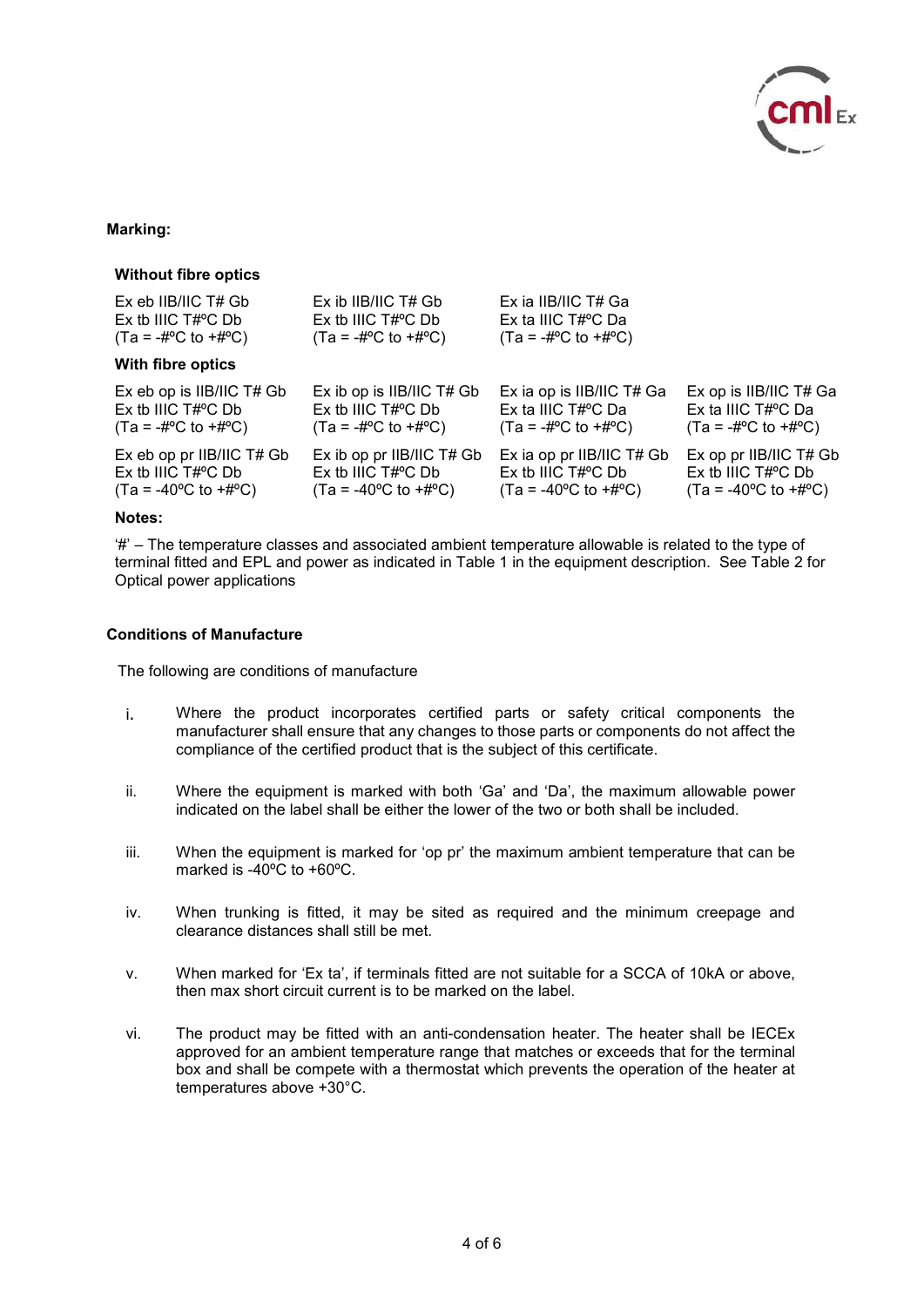

vii. When terminals are supplied with the enclosure, they shall be IECEx approved components, having a maximum insulation temperature as below. All terminals shall be installed in accordance with their Conditions of Safe Use/Schedule of Limitations/Conditions of Certification and the relevant codes of practice/wiring regulations, specifically to the minimum creepage and clearance requirements and to any limitations to ratings that may be observed due to method of installation.

| The letter in the brackets next to the Temperature class and associated upper ambient<br>relates to the following maximum operating temperatures required of the terminals fitted. |     |     |     |     |  |
|------------------------------------------------------------------------------------------------------------------------------------------------------------------------------------|-----|-----|-----|-----|--|
| (a                                                                                                                                                                                 | (b) | (c) | (d) | (e) |  |

All terminals fitted shall be suitable for the lower operating temperature marked on the certification label.

viii When plug and sockets are fitted that are certified 'Ex d e' or 'Ex db eb', then the junction box marking shall include the symbol 'd' as part of the label marking code, as well as the appropriate gas/dust group marking if not 'IIC' and 'IIIC', as defined by the plug and socket approval. Any plugs and sockets shall be equipment approved.

≥85ºC ≥100ºC ≥120ºC ≥190ºC ≥105ºC

- ix. The window option stated on the construction specification document is not permitted on the flanged lid enclosure arrangements.
- x. This certificate does not cover any plug and socket arrangements that may be fitted to the enclosure. All plug and socket arrangements fitted shall be appropriately designed for this type of apparatus. Additionally, the plug and socket arrangements shall:

Be suitable for the intended temperature range of the junction box.

Be suitable to maintain the required creepage and clearances in accordance with IEC 60079-7.

Have a minimum ingress protection rating of IP54 or IP64 (if the boxes are marked for dust applications).

Have a declared contact resistance or power dissipation rating.

Be installed in accordance with their certificate conditions and the relevant codes of practice/wiring regulations.

- xi. When busbar arrangements are provided, the maximum current, ambient temperature, as well as the corresponding temperature class shall be marked for the specific arrangement. Additionally, the appropriate cable entry temperature shall be marked.
- xii. When intermediate or larger size busbar arrangements are provided, the calculated temperature rise shall be in accordance with drawing 33712 and not exceed a rise of 80K.